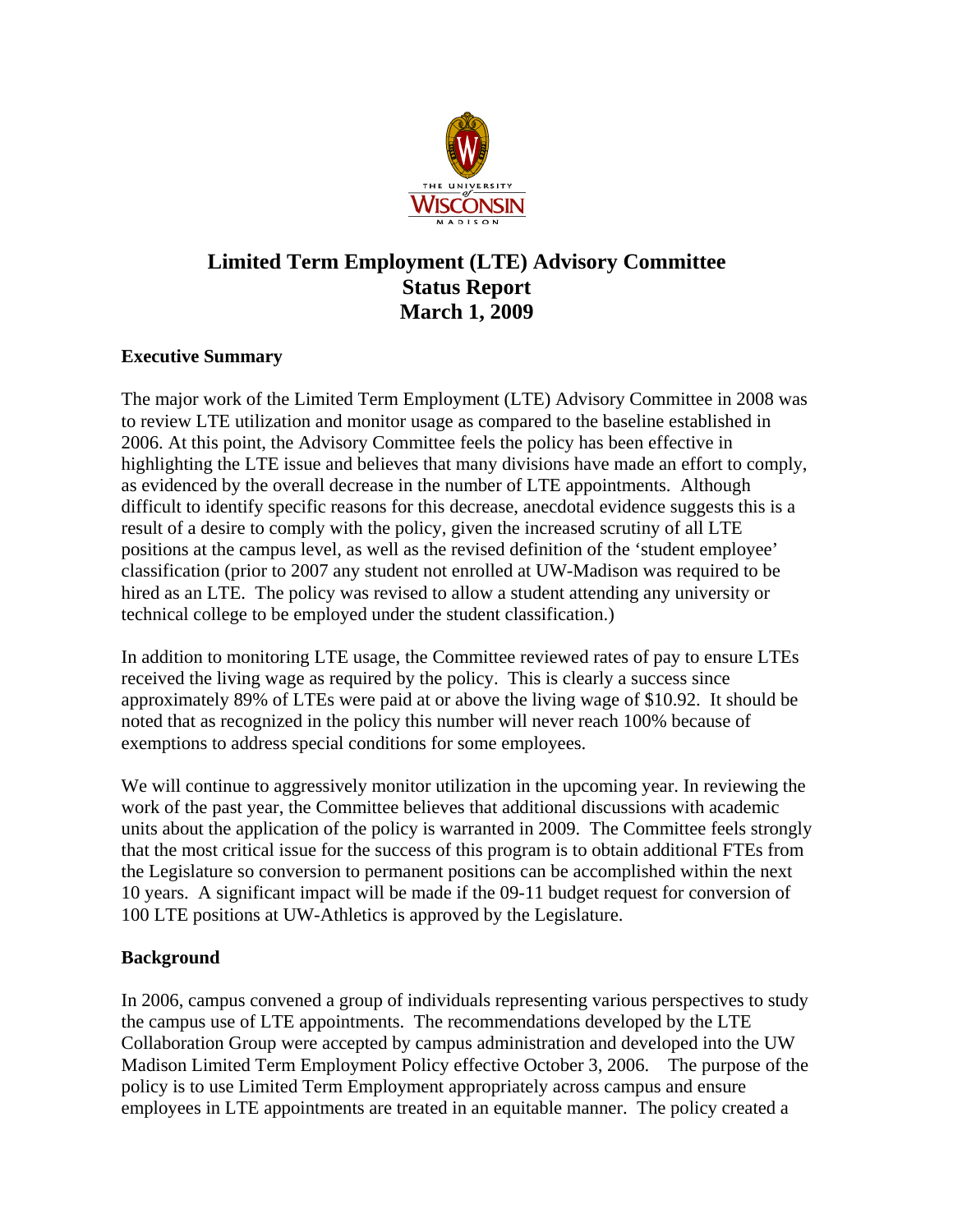Limited Term Employment Advisory Committee in 2007 to monitor adherence to the provisions of the policy and to advise administration on the effectiveness of both the policy and the conversion process.

http://www.oqi.wisc.edu/Showcase/Portals/0/55.LTE%20Policy%20addition.pdf

In general, campus made good early strides to implement this new policy. The major hurdle is to acquire additional FTEs where the University does not have the ability to create its own, specifically for funds 101,120 and 528. To acquire additional positions the campus administration and labor unions along with legislative liaisons will incorporate requests for FTE positions into biennial budget requests. Legislative approval of these requests would allow schools/colleges/divisions to proceed with converting LTE positions to permanent positions.

Purpose of the Committee: Established to advise campus administration on issues related to LTE utilization. The Committee has the following responsibilities:

- A. Monitor the utilization of LTE appointments on campus and determine if units are effectively adhering to the policy.
- B. Track the conversion of LTE positions as identified in the initial policy implementation.
- C. Listen to and/or review issues regarding LTE utilization via the Clearinghouse or by having discussions with individuals/organizations.
- D. Report and recommend changes, if necessary, to campus administration related to the effectiveness of the policy and conversion process. This would include advising on possible corrective action for specific employing units where issues are identified.

Reporting requirement: The Committee will provide an annual report to the Chancellor detailing successes and challenges of both the LTE policy and conversion process.

Membership: The Committee includes representatives from a variety of stakeholder groups including labor unions, individuals in LTE positions, governance groups, human resources representatives, other employment group staff and campus administration. Representatives from Classified Human Resources (CHR) serve as ex officio members.

| <b>Member Organizations</b>           | <b>Individual Selected</b> |  |
|---------------------------------------|----------------------------|--|
| <b>Academic Staff Executive</b>       | Marcia Jezwinski           |  |
| Committee (ASEC)                      |                            |  |
| AFT-Wisconsin                         | Mary Larscheid             |  |
| <b>Associated Students of Madison</b> | Eric Hoyt                  |  |
| (ASM)                                 |                            |  |
| Council for Non-represented           | Mary Beth Ellis            |  |
| Classified Staff (CNCS)               |                            |  |
| <b>Employee in Limited Term</b>       | David Drake                |  |
| Employment                            |                            |  |
| University Committee (UC)             | <b>Richard Straub</b>      |  |

Membership 2008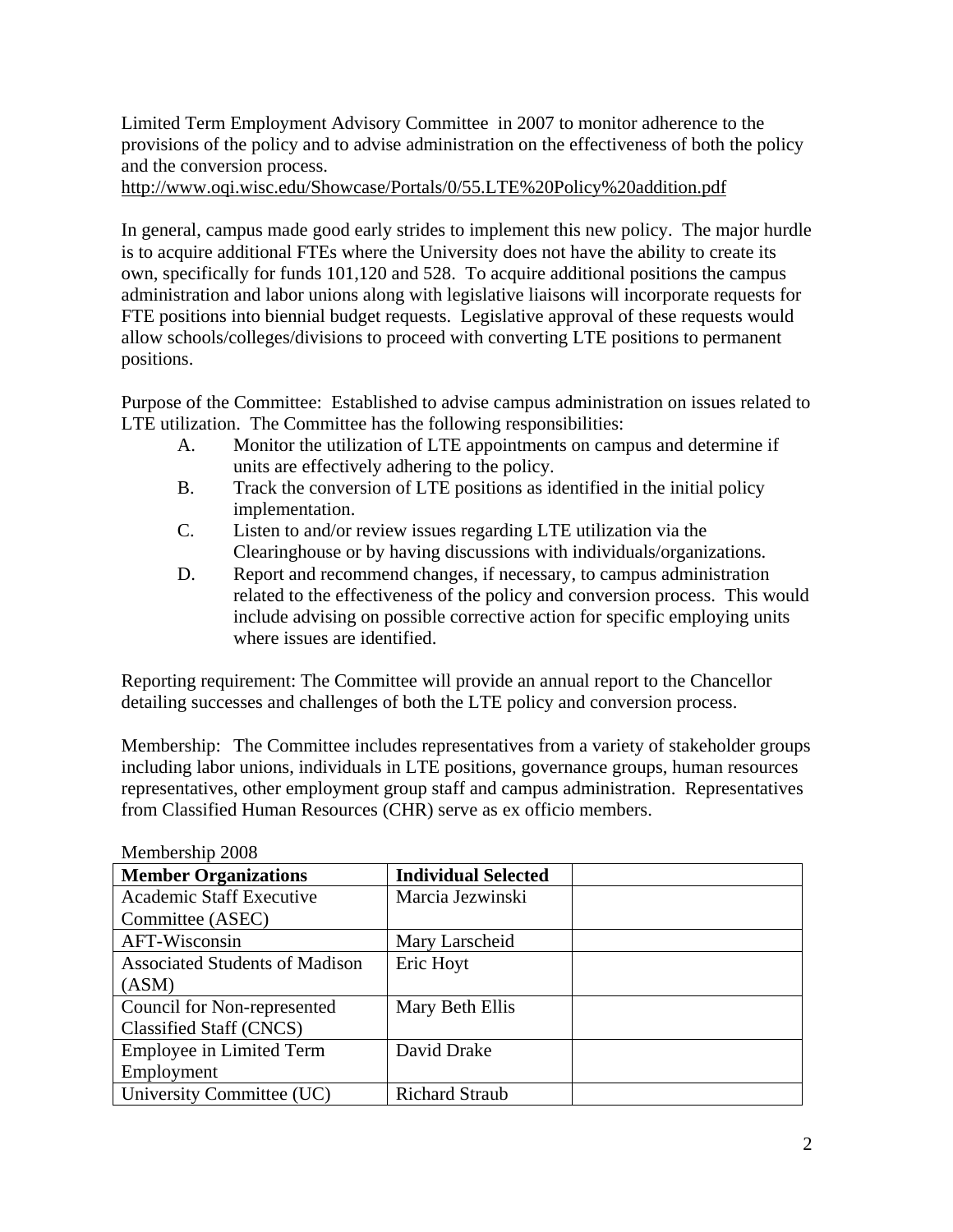| UW Human Resources Manager            | <b>Nancy Graff Schultz</b> |                            |
|---------------------------------------|----------------------------|----------------------------|
| <b>UW Human Resources Manager</b>     | <b>Meghan Owens</b>        |                            |
| <b>UW</b> Management                  | Hank Walter                |                            |
| <b>UW</b> Management                  | Dorothy Steele             |                            |
| WSEU Local 171                        | Mike Imbrogno              |                            |
| WSEU Local 2412                       | Mary Czynszak-Lyne         |                            |
|                                       |                            |                            |
| <b>Classified Human Resources- Ex</b> | <b>Mark Walters</b>        | Director                   |
| Officio (CHR)                         |                            |                            |
| The following provided support        |                            |                            |
| services to the Committee as          |                            |                            |
| needed:                               |                            |                            |
| Office of Quality Improvement         | Darin Harris               | Facilitator when requested |
| <b>Cultural Linguistic Services</b>   | Carmen Romero              | Spanish Translator         |
|                                       | Jzong Thao                 | <b>Hmong Translator</b>    |
| <b>Classified Human Resources</b>     | Linda Kirner               | <b>LTE</b> Education       |
| <b>Employee Assistance Office</b>     | Christine Willard-         | LTE Clearinghouse Intake   |
|                                       | Waldo                      |                            |

| Meeting Schedule:           | Quarterly                                                |
|-----------------------------|----------------------------------------------------------|
| <b>Operating Framework:</b> | The Committee is governed by the Open Meetings Law.      |
|                             | Meetings are announced in Wisconsin Week. A period for   |
|                             | public comment is included on each agenda. Decisions are |
|                             | made by consensus.                                       |
| Convener:                   | Nancy Graff Schultz, January 2008 thru March 08          |
|                             | Mary Czynszak-Lyne, April 08 thru December 08            |
| Recorder:                   | Dorothy Steele                                           |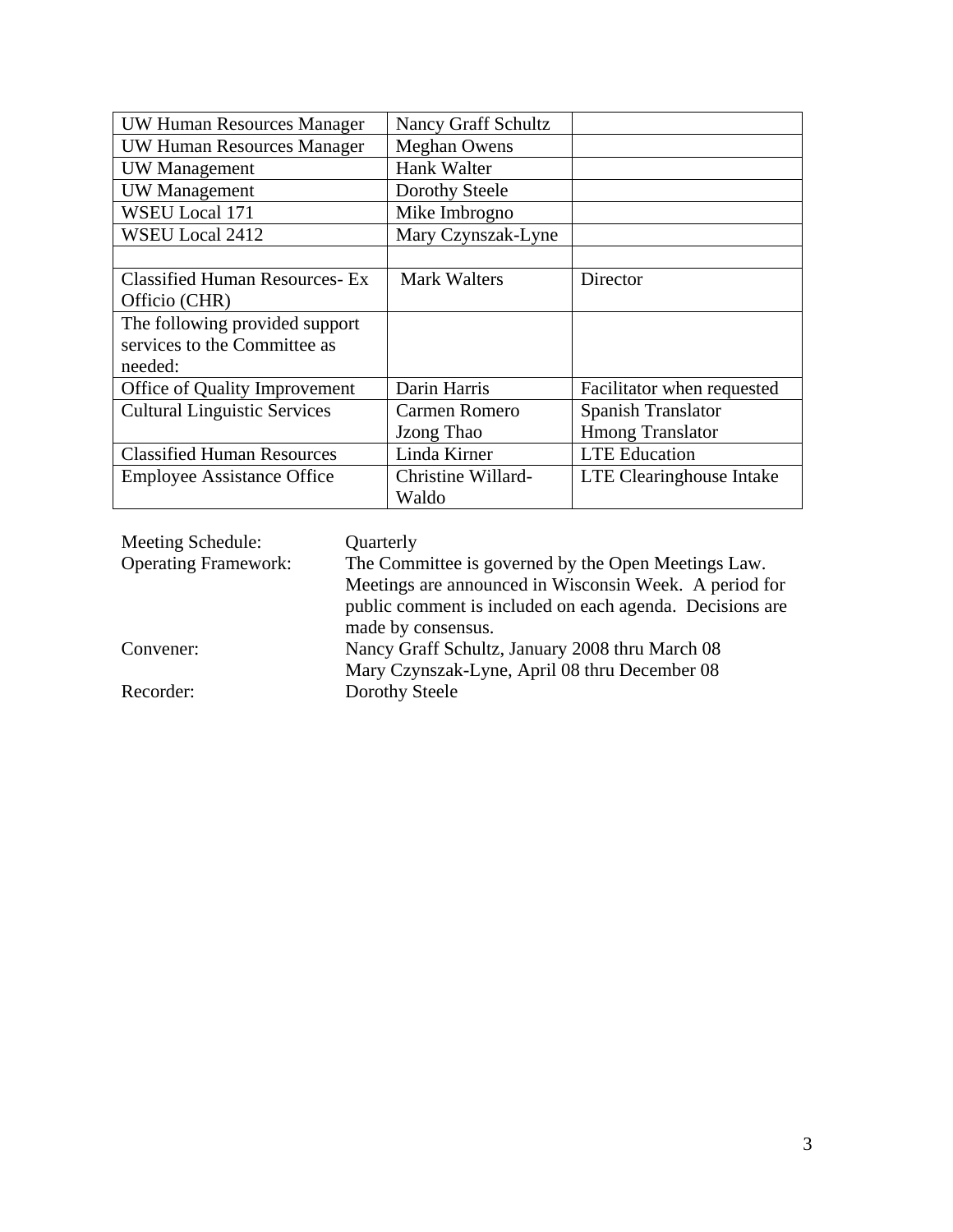### **Focus for 2008 for LTE Advisory Committee**

- o Continue to support stakeholders as they develop a coordinated strategy for approaching the governor and legislature to pursue additional FTEs.
- o Continue to monitor progress on conversions.
- o Serve as a resource for units as they continue to convert positions.
- o Continue to monitor use of the LTE Clearinghouse.
- o Continue to provide information and training for LTEs on how to apply for permanent positions.
- o Continue to monitor living wage status.
- o Meet quarterly 3/13/08, 6/12/08, 9/11/08, 12/11/08.
- o Select a new convener and recorder.
- o Maintain representation from all groups.
- o Explore posting the Committee's annual report and minutes on the Vice Chancellor for Administration's website to improve access to information.

#### **Accomplishments of LTE Advisory Committee and Campus Units**

The Committee spent a significant amount of time analyzing data pulled from the Classified Human Resources Information System (CHRIS) and comparing it to the baseline data created in 2007**.** Results are summarized below:

- o Of the remaining 288 positions identified for planned conversions, a total of 12 new FTE positions were created in 2008. Since the policy was implemented in October of 2006 a total of 50 LTE position have been converted, creating the equivalent of 36.4 new FTE positions. UW-Madison has the ability to create/allocate FTE for only 48 of the remaining 288 positions.
- o The number of LTE positions identified for LTE conversion dropped from 366 on September 29, 2007 to 288 as of December 3, 2008. The number of irregular positions dropped from 982 to 882 over the same time period. There was a slight increase in seasonal from 319 to 345.
- o The total number of LTEs has decreased from 1,667 on September 29, 2007 to 1,515 as of December 3, 2008.
- o As of December 3, 2008 1,462 LTEs were at or above the living wage of \$10.92. An additional 53 LTEs remain below the living wage which is consistent with the policy's exemption for employees with special needs. (e.g. Goodwill workers, retired annuitants)
- o Although the decrease in numbers of LTEs appears to be a positive result of the policy, the Committee identified a number of issues which will require additional review in 2009. Several committee members generated and reviewed reports of randomly selected LTE appointments within each Division. The reports, discussed at the September 11, 2008 meeting, raised the following issues:
	- Justifications for LTE positions in the June 2008 snapshot are often the same justifications provided in June 2006 i.e. LTE filling in for person on leave.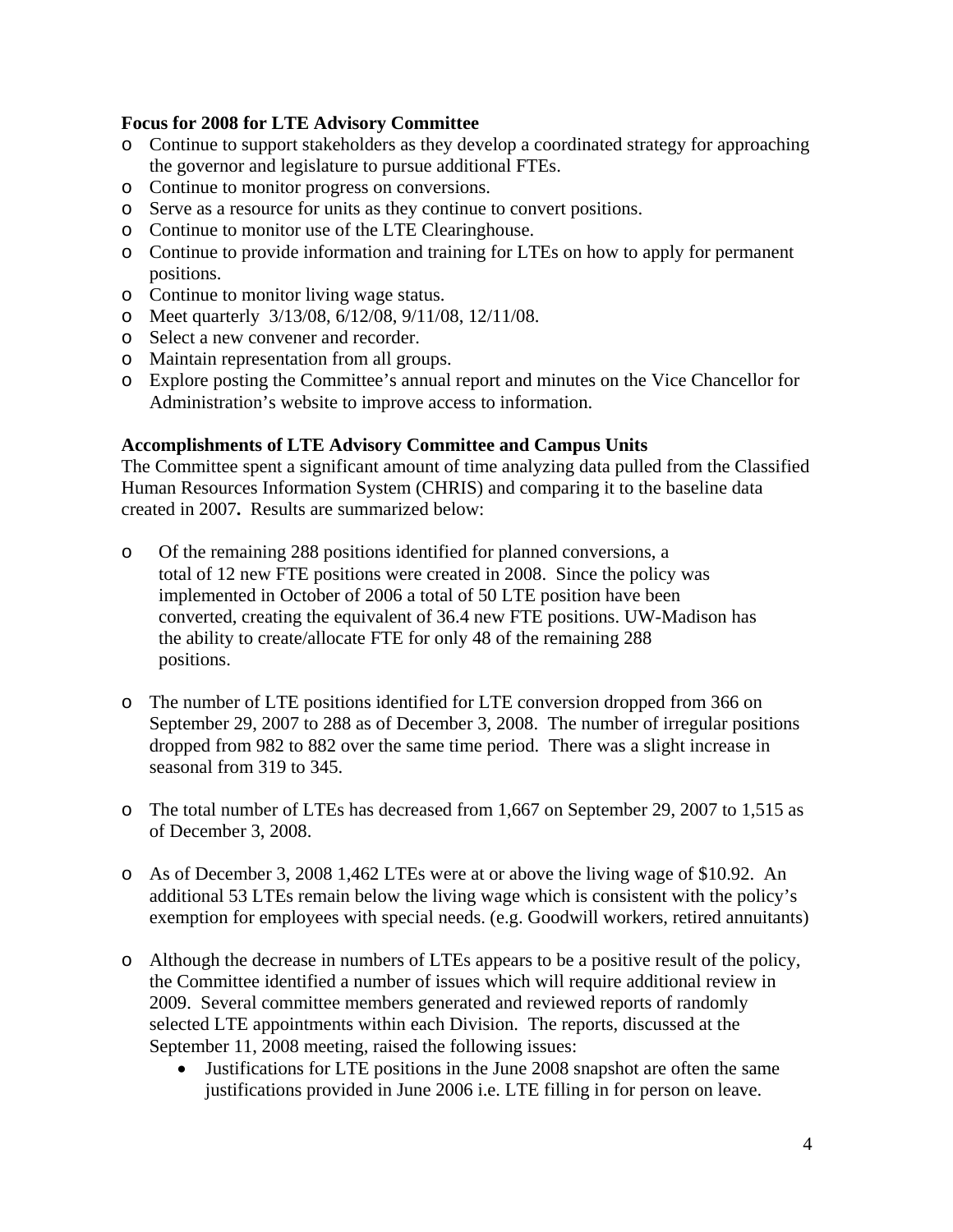- Certain non-101 positions are not identified for conversion although funding type suggests conversion would be possible.
- Hours worked exceeds the limit of 1044 hours or multiple LTE positions are held by one person.
- Justification is lacking for some positions and/or individuals have been in LTE position for multiple years even though relatively few hours are worked.

The Committee felt it lacked a full understanding of the challenges individual units face in implementing the policy and were therefore reluctant to reach conclusions about these issues at this time. Additional discussions in 2009 with academic and administrative units will be held to resolve these issues.

- o Representatives from Wisconsin Union Hoofers met with the Committee to discuss challenges presented by the LTE policy. The discussion raised the issue of whether the policy allows for exemptions. The policy does not specifically include a process for requesting an exemption or who would appropriately hear such requests. The Committee does not believe it has the authority, or is the proper body, to address the issue of policy exemptions. The Committee intends to request clarification from the Vice Chancellor of Administration about this issue.
- o An important goal of the policy was to provide a mechanism for qualified LTEs to compete and be hired for FTE positions as they became available. Although difficult to track this movement, anecdotal reports suggest this is happening. Campus HR Managers and training programs have assisted with this effort. The Classified Human Resources and Cultural Linguistic Services continued to assist employing units with one-on-one training for LTEs on how to apply for a permanent state job. Brochure materials in English, Hmong and Spanish were distributed at the Office of Human Recourses front reception desk. Approximately 40 people were provided with additional information regarding recruitment processes. The brochures were also shared with applicants at recruitment fairs. Classified Human Resources along with the Cultural Linguistic Services provided training in Spanish at the "Latina/Latino Summit 2008" on October 30, 2008. Approximately 10 current UW LTEs attended and took information to share with co-workers who were unable to attend.
- o The LTE Clearinghouse was established in October 2006 within the Office of Employee Assistance. The Clearinghouse received a total of 2 calls from August 2007 to December 2008. Calls were referred to the appropriate university office for resolution. Continuing outreach methods ensure LTEs are aware of the LTE Clearinghouse.
- o Several people rotated off the Committee due to retirements or job changes. New members were welcomed to the Committee and provided with a review of the policy and the history that led to its development. This created a shared understanding of the intent of the policy, and the associated definitions and processes.
- o Classified Human Resources continued to use the Classified Human Resources Information System (CHRIS) to monitor and report on justifications for LTE